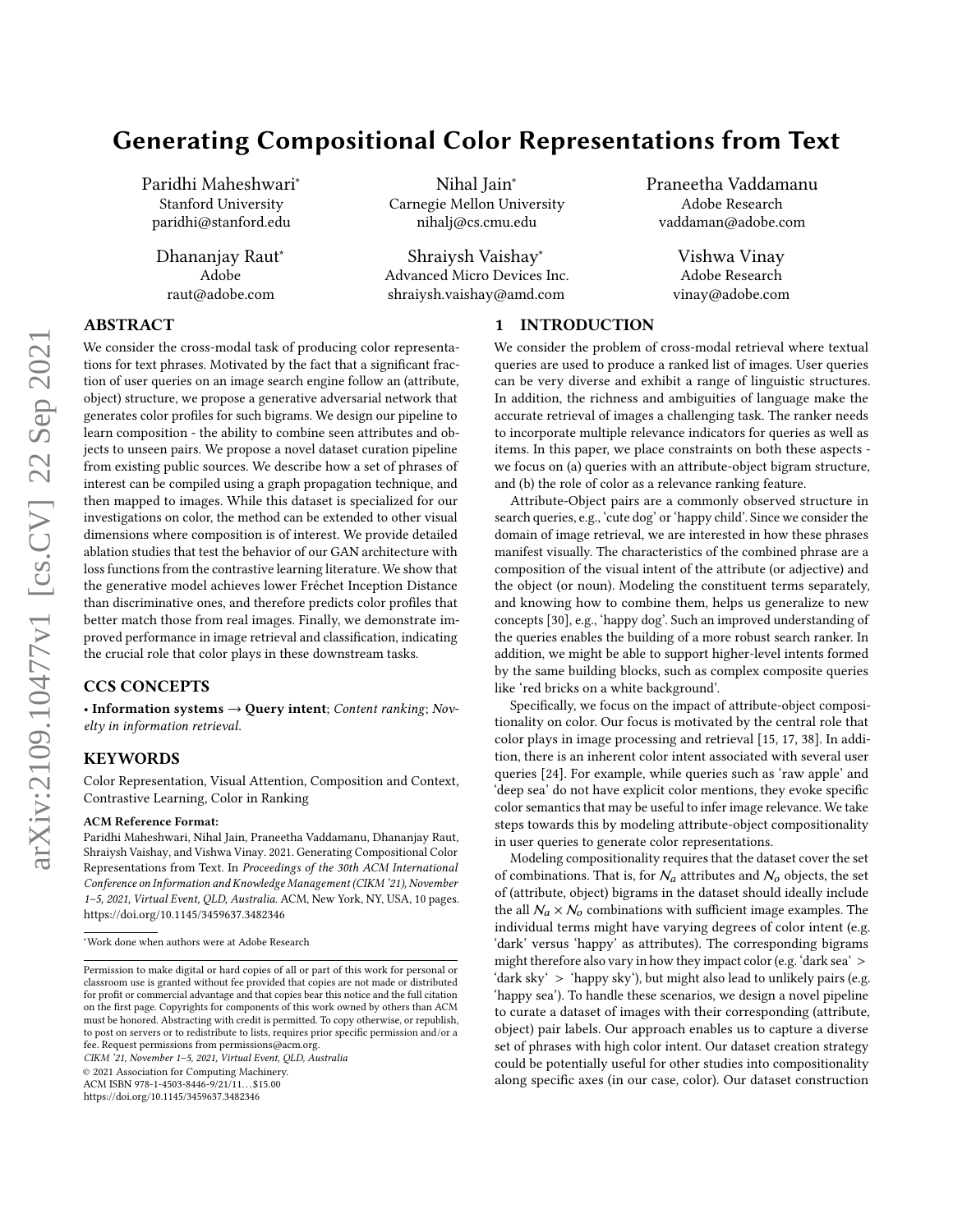includes a visual attention mechanism to ground the (attribute, object) pairs into images. This enables us to extract cleaner and more relevant color profiles from images, conditioned on the bigram.

We propose an adversarial learning approach [\[11\]](#page-9-6) for generating color representations compositionally from textual input. Inspired by its recent success in several domains, we experiment with different loss functions from the contrastive learning paradigm for training our GAN. The generator takes word embeddings of the attribute and object as input, this aids the model in generalizing in the text modality. Since the perception of color is naturally rooted in the visual domain, we wish to provide the model with information from images even though our end-task only utilizes textual input for generating color profiles. To enable this, our model takes the image modality as input while training the discriminator. The coupled training between the generator and the discriminator, therefore, leads to the visual modality affecting the final model, while the generator utilizes only text at test time.

Our evaluation strategy is trifold: (i) assess the quality of the generated color representations for input (attribute, object) pairs; (ii) the quality of our conditional GAN architecture and training pipeline; and (iii) the effectiveness of introducing color features in downstream tasks. First, we compare the performance of our text-tocolor encoder against a discriminative baseline that predicts color profiles from (attribute, object) word embeddings. We evaluate the models using L2 distances between the generated and ground-truth color profiles and show that our generative model outperforms the baseline. Second, we compute the Fréchet Inception Distance [\[14\]](#page-9-7) between the predicted and real color profiles to evaluate the quality of our generative model and discuss a series of ablation experiments to study the effectiveness of components of the GAN objective. Finally, we demonstrate the usefulness of color as a feature for cross-modal retrieval and image classification.

We summarize our key contributions as follows:

- (1) We present a strategy to prepare text-to-color datasets from existing public sources. The text phrases are limited to (attribute, object) bigrams to study color compositionality.
- (2) We propose a generative adversarial modeling approach to produce color representations of textual phrases. This model takes visual cues from the image modality at train time but does not require these image features at test time.
- (3) We perform a comparative study of loss functions adapted from contrastive learning literature for the task of text-tocolor encoding using GANs.
- (4) Finally, by using the generated color representations of textual queries as features for image ranking, we demonstrate that search relevance can be improved.

# 2 RELATED WORK

In this section, we review prior work related to the compositional structure of language and obtaining color representations from text.

# 2.1 Language and Color

The richness of language in being able to describe complex visual features has been a long-studied subject [\[41\]](#page-9-8). Various psychological studies [\[42,](#page-9-9) [52\]](#page-9-10) have also demonstrated the strong association

between colors and natural language phrases. Certain words like water and rose exemplify this association.

To study this relation between color and language, several datasets have been curated that provide a mapping between the modalities. The XKCD dataset [\[33\]](#page-9-11) labels textual phrases with colors, and was setup via a crowd-sourced survey. [\[51\]](#page-9-12) use this dataset to learn a probability distribution in HSV color space conditioned on the name of the color. [\[44\]](#page-9-13) also employ the XKCD dataset along with Google's n-gram corpus [\[28\]](#page-9-14) to prepare phrases with high color association. Google's n-gram corpus was also used by [\[22\]](#page-9-15) to select commonly used single words for use in the task of color palette extraction. We also rely on Google's n-gram dataset for finding color related words, as described in section [3,](#page-2-0) but we describe a new mechanism to generate textual queries that not only have high color intent but also have an (attribute, object) structure.

Several research efforts have attempted to arrive at mappings between the text and color. [\[19\]](#page-9-16) use a character-level LSTM to predict a color given a name. Other works [\[1,](#page-9-17) [22\]](#page-9-15) focus on arriving at color palettes from textual input. In contrast, we focus on the task of generating color histograms that convey much richer information and have greater utility in a cross-modal search as an additional feature embedding. While [\[24\]](#page-9-5) also focus on generating color histograms from text, our work focuses specifically on the compositional structure in language – which we argue is crucial for generating relevant color representations. We propose a generative model for text to color, also utilizing the image modality which contains crucial information for color intent.

# 2.2 Composition and Context

According to the compositionality principle observed in language, novel concepts can be constructed from primitive building blocks. Following [\[21,](#page-9-18) [34,](#page-9-19) [39\]](#page-9-20), we model compositionality by treating attributes and objects as primitives. This intuitive principle is closely connected with the principle of contextuality which states that the behaviour of a primitive varies in the presence of others [\[30\]](#page-9-1). Specifically, the same attribute can affect different objects in different ways and the same object elicits different behaviours when modified by different attributes. For example, 'ripe' when used in context of 'apple' has a different visual manifestation than when 'ripe' is used in context of 'mango'. Similarly, the object 'car' evokes different intuitions when it is modified by 'sporty' and 'old'. This interaction between compositionality and contextuality has recently been a subject of study in various fields. Specifically, in recent machine learning literature [\[34,](#page-9-19) [35,](#page-9-21) [39,](#page-9-20) [47\]](#page-9-22), these concepts have formed the basis for zero-shot learning or few-shot learning where generalization is achieved by modeling compositions of primitives which are not part of the training set.

In the present work, we explore composing attributes and objects in textual queries to extract color representations that can be used for retrieving relevant images. We further demonstrate the use of our method to compose unseen combinations of attributes and objects to derive intuitive color representations.

#### 2.3 Contrastive Learning

Contrastive learning approaches to representation learning have recently gained traction due to their success in several domains such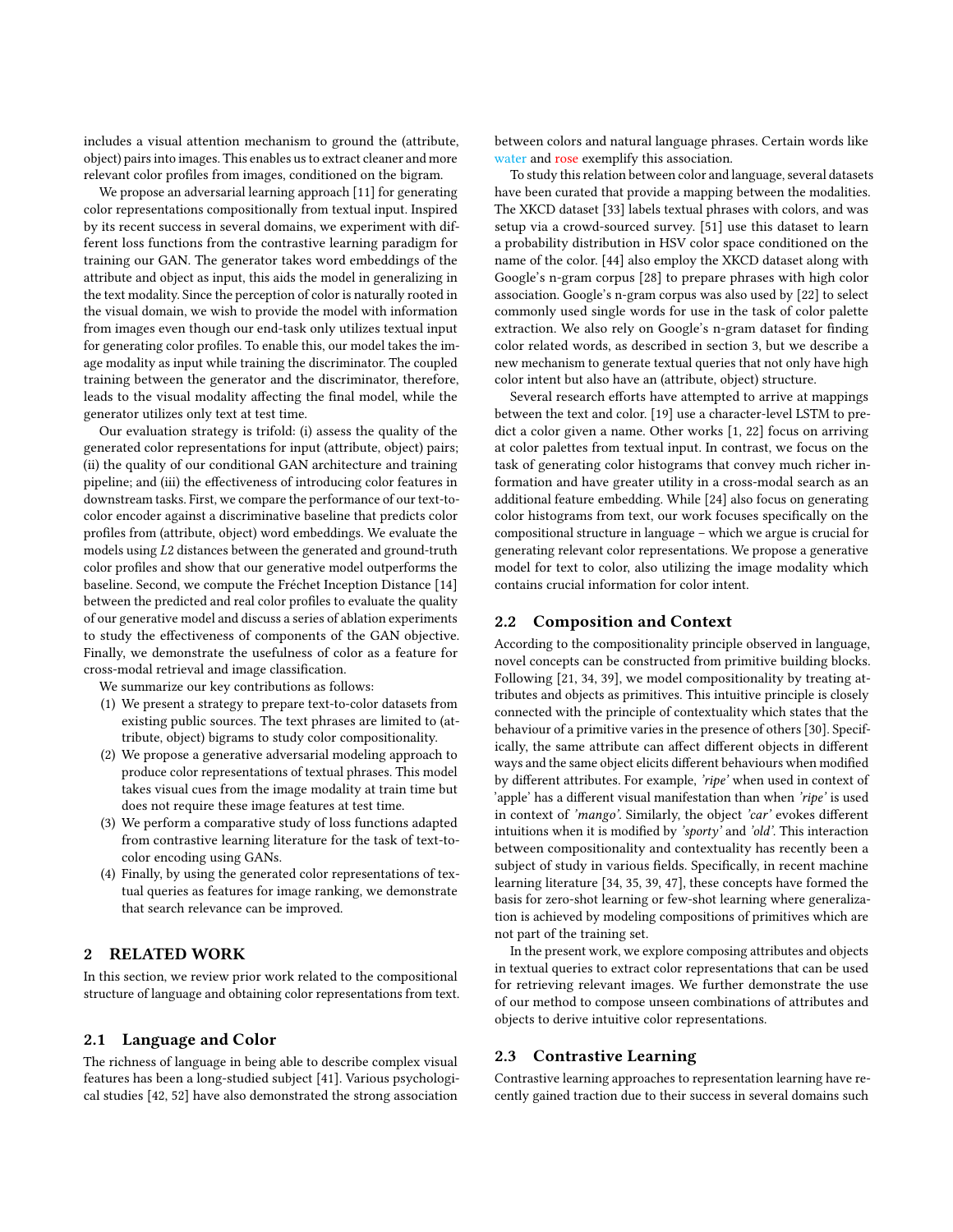as computer vision and natural language processing [\[6,](#page-9-23) [8,](#page-9-24) [20,](#page-9-25) [23\]](#page-9-26). The intuition behind these approaches is to bring similar pairs of data points (typically referred to as the anchor and the positive) closer to each other than dissimilar pairs (anchor and negative) in an embedding space. This is achieved through non-linear transformations learnt using objectives like the triplet loss [\[43,](#page-9-27) [50\]](#page-9-28) or the InfoNCE objective [\[36\]](#page-9-29) amongst others. The authors of [\[35,](#page-9-21) [47,](#page-9-22) [49\]](#page-9-30) make use of the contrastive learning framework to model attributeobject tasks by exploiting the compositional nature of the inputs to sample positives and negatives for an anchor data point. These loss functions above operate on a triple of data points - the anchor, positive, and the negative. [\[49\]](#page-9-30) defines a quintuplet loss, an extension of the triplet loss that introduces intuitions from compositionality into the contrastive learning setting.

Building on these approaches, we adapt the contrastive learning framework to generate color representations that respect compositionality and context. This is achieved by using the notions of similar and dissimilar pairs as described in these works to drive our sampling strategies while training our machine learning models. As an indicator of the intuition behind these methods, for a given anchor example image for the (attribute, object) bigram  $(A, O)$ , positive examples are all other images tagged with the same bigram. Negative examples can also be simply obtained as all images not associated with this bigram. However, bigrams that share either the attribute or the object (i.e.,  $(A, X)$  or  $(Y, O)$ ) are partially related. These relative preferences amongst images associated with these classes are naturally exploited by the contrastive loss formulations.

#### <span id="page-2-0"></span>3 DATASET

We leverage image datasets labeled with (attribute, object) pair information to develop algorithms that generate color profiles from text. It is of primary importance to ensure a rich and diverse set of (attribute, object) phrases which are not limited to trivial color mentions (such as 'red scarf' or 'blue sky'), but also include implicit and inherent indicators (such as 'cranberry juice' or 'deep sea'). While there exist public datasets on object transformations [\[16,](#page-9-31) [54\]](#page-9-32), they attend to variations in physical state and appearance (for example, rope can be thin, short, coiled). In the current work, we focus on one particular visual aspect, i.e., color, and propose a novel approach to curate datasets that specifically capture (attribute, object) phrases with high color intent.

#### 3.1 Curation

We start by gathering the set of commonly occurring (attribute, object) phrases from textual n-grams. The bigram corpus from Google's n-gram dataset [\[28\]](#page-9-14) contains the list of all contiguous sequences of 2 words present in the Google corpus along with their frequency count. Based on the linguistic type of the constituent words, we extract all phrases where the first word is an adjective (attribute) and second is a noun (object). To remove non-visual concepts (such as 'old wisdom' or 'European community'), we restrict our vocabulary using well known lists of concrete nouns [\[3\]](#page-9-33) and descriptive adjectives [\[10\]](#page-9-34). This approach results in the set of frequently occurring visual concepts in public corpora.

Given our specific focus on color, we would like to exclude phrases assumed to have no color intent (such as 'epithelial cells' or

'electric fields'). To achieve this, we build a bipartite graph between attributes and objects and utilize a hopping logic to iteratively select pairs. Starting with the 11 Basic Color Terms [\[2\]](#page-9-35) as attributes, we obtain the list of objects that occur most frequently (top  $f$ ) with this set of seed colors. In the next step, we identify the attributes that they most commonly occur alongside. This completes one traversal, termed as a single hop of the bipartite graph. The selection process repeats with multiple hops  $h$  till the required number of (attribute, object) pairs have been selected.

For the model to learn compositionality of attributes and objects, we need to ensure sufficient occurrences of every word and we achieve this by maintaining a threshold  $t_a$  and  $t_b$  for the number of unique attributes per object and unique objects per attribute respectively. Lastly, we fetch images for every (attribute, object) pair by querying the Google Image Search engine and retrieving the top results. The statistics of the final dataset are summarized in Table [1.](#page-2-1)

<span id="page-2-1"></span>Table 1: Statistics of the (attribute, object, image) datasets created using the Google Bigrams corpus.

| # attributes      | 130   |
|-------------------|-------|
| # objects         | 211   |
| # pairs           | 1460  |
| # images per pair | 33.55 |
| # images          | 48983 |
|                   |       |

We essentially use the distance from Basic Color Terms [\[2\]](#page-9-35) in the bipartite graph as a proxy for color intent. For example, starting with color terms 'red' and 'blue' as attributes gives us the frequent pairs 'red rose', 'blue sea' and so on. Now, using 'rose' and 'sea' as seed input, we fetch the pairs 'wild rose', 'deep sea' and 'stormy sea'. As the number of hops increases, the phrases become more generic and less color-centric. This technique can be generalized to other visual properties such as texture, emotions, aesthetics – by choosing an appropriate seed set of adjectives/attributes.

# 3.2 Color Representation for Images

Computational pipelines for color leverage well-known models and representations [\[53\]](#page-9-36). In this work, the downstream application (image retrieval and classification) dictates the choice of color space and distance functions. Since our task involves human perception and interpretation, we utilize the LAB space which is known to be perceptually uniform – distances in LAB space correspond to similar visually perceived changes in color.

We divide the range spanned by the 3 axes uniformly to create discrete bins. And a given pixel is mapped to one of the bins. And finally, the image is represented as a histogram over the bins such that each bar in the histogram is proportional to the fraction of pixels belonging to that bin. Note that utilizing larger bin widths leads to image level histograms that are less sparse, but with the disadvantage of having lost the detail. The choice of bin sizes, therefore, needs to trade-off the informativeness of fine-grained representations with the more robust coarse discretizations.

The discretization itself introduces some noise into the representation, this can be partially alleviated by considering multiple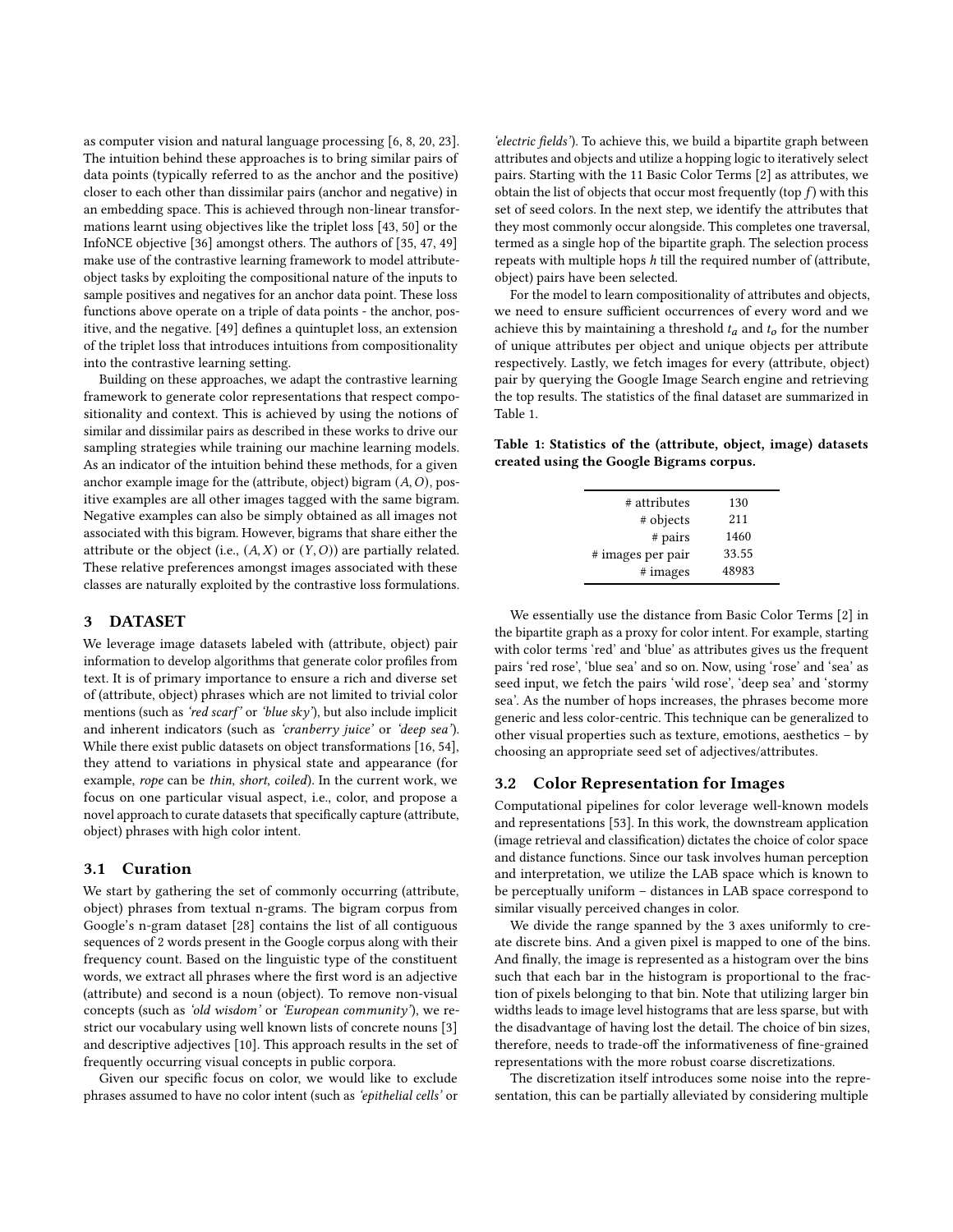bin widths. Specifically, we utilize two choices for the number of bins along  $(L, A, B)$  axes respectively –  $(9, 7, 8)$  and  $(10, 10, 10)$ . This gives us two separate histograms, each of sizes  $9 * 7 * 8 = 504$  and 10 ∗ 10 ∗ 10 = 1000 elements. Concatenating these leads to a combined 1504-dimensional color embedding for an image. The specific choice of bin widths and number of alternative discretizations are design choices. In the current paper, we show results for a standard configuration, focussing on the central problem of interest – the building of a generative text-to-color model.

<span id="page-3-0"></span>Figure 1: Final set of 1504 color bins obtained by uniformly quantizing the LAB space. Note the repeating trend of the first 504 and the last 1000 bins, a result of concatenating histograms from two different LAB space divisions.

<span id="page-3-1"></span>

## Figure 2: Sample image, its color histogram and palette. It is evident that the purple and blue bins have the highest peaks while colors like brown have fired in smaller contributions.

Figure [1](#page-3-0) provides a visualization of the 1504 color bins and Figure [2](#page-3-1) shows an image of 'coralline sea' and its color histogram – the height of the bar represents the weight of the corresponding bin, and the color corresponds to its LAB value. For easier interpretation, we extract a representative palette from the histograms by clustering similar shades together and sampling from the result. This generates a diverse summary that captures the majority shades from the original histogram. We will use the palette as an intuitive visualization for the output of our models.

# 3.3 Modeling Visual Attention

We obtain images by querying Google's image search engine with the final set of unique (attribute, object) pairs, and utilize the technique described in the previous section to get color histograms for all images to be used for training our text-to-color models. This color representation gives uniform importance to all pixels in the image. However, conditioned on the text phrase, parts of the image may be more relevant than others, and we would like this intuition to affect the color representation appropriately. In order to identify relevant parts and extract cleaner color representations, we train a Convolutional Neural Network [\[18\]](#page-9-37) on the classification task which internally uses visual attention to focus on parts of images. The model takes an image as input and predicts the attribute and object, while simultaneously learning an attention map over the image. We use the normalized attention weights from the trained model to give differential importance to individual pixels and create better color profiles. This is illustrated in Figure [3.](#page-3-2)

<span id="page-3-2"></span>

Figure 3: For the pair 'blond hair', we use attention map to identify relevant parts of the image and produce a less-noisy color representation with peaks towards blond and ignoring the blue from the irrelevant parts of the image.

The model architecture is summarized in Figure [4](#page-3-3) (left). The backbone is a VGG-16 network [\[45\]](#page-9-38) with max pooling, ReLU activation and no dense layers. Two attention modules are applied at different intermediate stages which learn a pixel-wise attention map over the image. The learnt attention weights and global features are finally average pooled to get the feature vectors. The concatenated features are passed through two different classifiers, one for predicting attribute and the other for object respectively. Each classifier is a fully connected layer that computes confidence scores for all candidate classes (set of all objects or attributes). The model is trained using cross-entropy loss on one-hot encoded labels for both attribute and object given an input image. Lastly, we extract the spatial attention map from this model and perform a pixel-wise multiplication to obtain weighted color representations.

The individual attention modules, shown in Figure [4](#page-3-3) (right), are a function of both intermediate representations as well as global image features. After passing through separate convolution layers, the global features are upsampled using bilinear interpolation to align spatial size to that of the input image. This is followed by an element-wise addition with intermediate features to get an attention map. The output of the attention module is an attention weighted feature space, i.e., the pixel-wise product of the attention map and intermediate features.

<span id="page-3-3"></span>

Figure 4: Overall network architecture for learning visual attention (left) and individual attention module (right).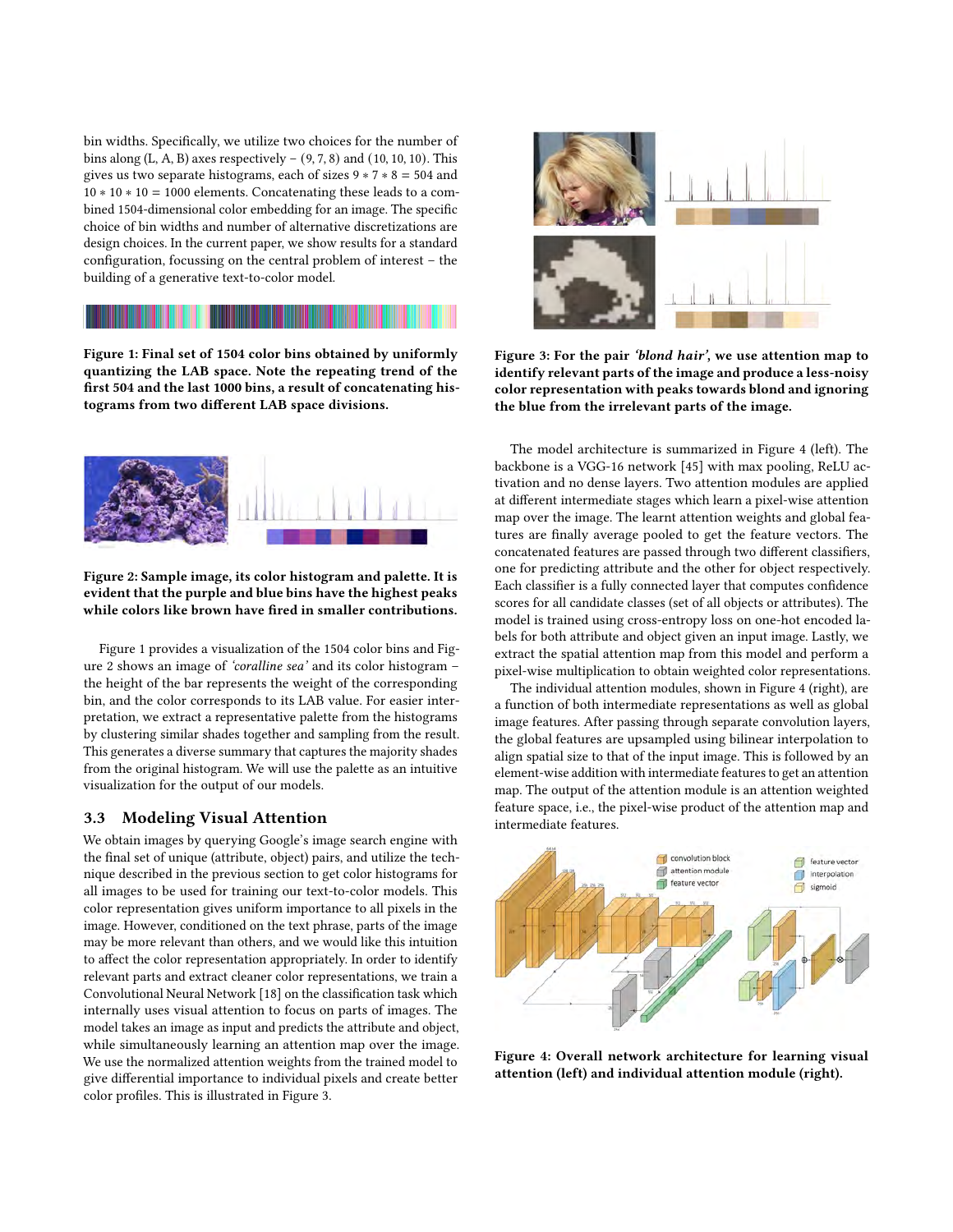# 4 GENERATIVE MODEL

Going from natural language phrases to color and being able to synthesize color profiles of unseen compositions is a challenging task. There have been prior efforts to learn this mapping from text modality alone [\[24,](#page-9-5) [32\]](#page-9-39), but the perception of color is inherently rooted in the visual domain. To tackle this problem, we adopt a multimodal approach to learn color representations of (attribute, object) pairs, ensuring that images are required only for training, not for inference. We propose a generative model that learns compositionality and context in color space. The generator predicts plausible color profiles conditioned on the text embedding, while the discriminator attempts to distinguish between real color profiles (from images) and generator outputs. Our approach is motivated by the recent success of adversarial examples in zero-shot compositional learning for image classification [\[48,](#page-9-40) [49\]](#page-9-30).

The generator network uses word embeddings to capture the initial context of the text, followed by fully connected layers with ReLU activation, and finally softmax to return the color embedding. It is key to note that we use different trainable embedding matrices for attributes and objects because the same word can have multiple interpretations based on its linguistic type, e.g., sea in 'deep sea' is an object but plays the role of an attribute in 'sea blue'). The image modality is only input to the discriminator network, and it provides feedback to the generator via the adversarial loss. The discriminator is another neural network that takes as input the text embeddings, pretrained image features, and a color profile; and predicts a real versus fake score between [0, 1]. The overall network architecture to map text to color profiles is shown in Figure [5,](#page-4-0) and individual components are detailed next.

<span id="page-4-0"></span>

Figure 5: Generative adversarial network for learning color representations of (attribute, object) text phrases.

# 4.1 Training Objective

We train our GAN model using a modified Least Squares GAN objective  $[26]$ . Mathematically, the generator  $G$  and discriminator  $D$  objectives are given by

$$
\mathcal{L}_G = \mathbb{E}_{\mathbf{a},\mathbf{o}} \left[ \left( D \big( G(\mathbf{a}, \mathbf{o}) \mid \mathbf{a}, \mathbf{o} \big) - 1 \right)^2 \right] + \lambda_{\text{color}} \mathcal{L}_{\text{color}} + \lambda_{\text{cls}} \mathcal{L}_{\text{cls}}
$$

$$
\mathcal{L}_D = \mathbb{E}_{\mathbf{x}_{a,o}} \left[ \left( D(\mathbf{x}_{a,o} | \mathbf{a}, \mathbf{o}) - 1 \right)^2 \right] + \mathbb{E}_{\mathbf{a},\mathbf{o}} \left[ \left( D(G(\mathbf{a}, \mathbf{o}) | \mathbf{a}, \mathbf{o}) \right)^2 \right] + \lambda_{\text{mis}} \mathcal{L}_{\text{mis}}
$$

where  $D(\mathbf{x}_{a,o} | \mathbf{a}, \mathbf{o})$  represents the output score of the discriminator on seeing a real color profile, and  $D(G(a, o) | a, o)$  is for the generated color profile. Thus, the discriminator tries to minimize the score for a real color profile  $x_{a,o}$  which is sampled from the set of images corresponding to the composition (a, o), and maximize the score of the output  $G(a, o)$  by the generator. The generator, on the other hand, is trained to maximize the discriminator's score for its generated output.

Color Loss  $\mathcal{L}_{color}$  : This measures the distance between the predicted color representations and true ones from images, and is used to guide the training of the generator. We experiment with different contrastive losses which are described next.  $x_{a,o}$  denotes the attention-weighted color profile sampled uniformly at random from the set of all images for class (a, o), and  $\hat{x}_{a,o}$  is the model prediction  $G(a, o)$ .

(1) L2 Loss: This is a simple euclidean distance between the color profiles.

$$
\mathcal{L}_{\ell 2} (\hat{\mathbf{x}}_{a,o}, \mathbf{x}_{a,o}) = || \hat{\mathbf{x}}_{a,o} - \mathbf{x}_{a,o} ||_2
$$

(2) Triplet Loss: Inspired from the widely-used contrastive paradigms in the vision community, triplet or margin loss [\[43,](#page-9-27) [50\]](#page-9-28) takes a positive sample  $x_{a,o}$  of the same class and a negative one  $x_{\bar{a},\bar{o}}$ , and tries to bring the anchor  $\hat{x}_{a,o}$  close to the positive and far from the negative.

$$
\mathcal{L}_{\text{triplet}} (\hat{\mathbf{x}}_{a,o}, \mathbf{x}_{a,o}, \mathbf{x}_{\bar{a},\bar{o}}) =
$$
  

$$
\max \left(0, \mathcal{L}_{\ell 2} (\hat{\mathbf{x}}_{a,o}, \mathbf{x}_{a,o}) - \mathcal{L}_{\ell 2} (\hat{\mathbf{x}}_{a,o}, \mathbf{x}_{\bar{a},\bar{o}}) + m\right)
$$

where the negative histogram  $\mathbf{x}_{\bar{a},\bar{o}}$  is randomly sampled from any other class  $(\bar{a}, \bar{o})$ , and  $m$  is the margin hyperparameter.

(3) Quintuplet Loss: This extends [\[49\]](#page-9-30) the triplet loss by considering multiple task specific negatives. It considers one negative  $\mathbf{x}_{\bar{a},\bar{0}}$  belonging to the  $(\bar{a}, \bar{b})$  class and two semi negatives  $x_{a,\bar{o}}$  and  $x_{\bar{a},o}$ , which have either the same attribute  $(a, \bar{o})$  or the same object  $(\bar{a}, o)$  as the anchor. The loss is a weighted sum of 3 triplet components, given by

$$
\mathcal{L}_{\text{quintuplet}} (\hat{\mathbf{x}}_{a,o}, \mathbf{x}_{a,o}, \mathbf{x}_{\bar{a},\bar{o}}, \mathbf{x}_{a,\bar{o}}, \mathbf{x}_{\bar{a},o}) =
$$
\n
$$
\lambda_1 \mathcal{L}_{\text{triplet}} (\hat{\mathbf{x}}_{a,o}, \mathbf{x}_{a,o}, \mathbf{x}_{\bar{a},\bar{o}})
$$
\n
$$
+ \lambda_2 \mathcal{L}_{\text{triplet}} (\hat{\mathbf{x}}_{a,o}, \mathbf{x}_{a,o}, \mathbf{x}_{a,\bar{o}})
$$
\n
$$
+ \lambda_3 \mathcal{L}_{\text{triplet}} (\hat{\mathbf{x}}_{a,o}, \mathbf{x}_{a,o}, \mathbf{x}_{\bar{a},o})
$$

where weight hyperparameters are such that  $\lambda_1 > \lambda_2 = \lambda_3$ .

This additional color loss in the generator's objective helps in combating mode collapse and stabilizing training.

**Classification Loss**  $\mathcal{L}_{cls}$ : The generator output is passed through two different classifier heads - one for attribute, and other object. Simultaneously, a cross-entropy loss component is added to the generator objective.

$$
\mathcal{L}_{\text{cls}} = -\mathbb{E}_{\mathbf{a},\mathbf{o}} \left[ \log P_{\mathbf{a}} \left( \mathbf{a} \, | \, \hat{\mathbf{x}}_{a,\mathbf{o}} \right) \right] - \mathbb{E}_{\mathbf{a},\mathbf{o}} \left[ \log P_{\mathbf{o}} \left( \mathbf{o} \, | \, \hat{\mathbf{x}}_{a,\mathbf{o}} \right) \right]
$$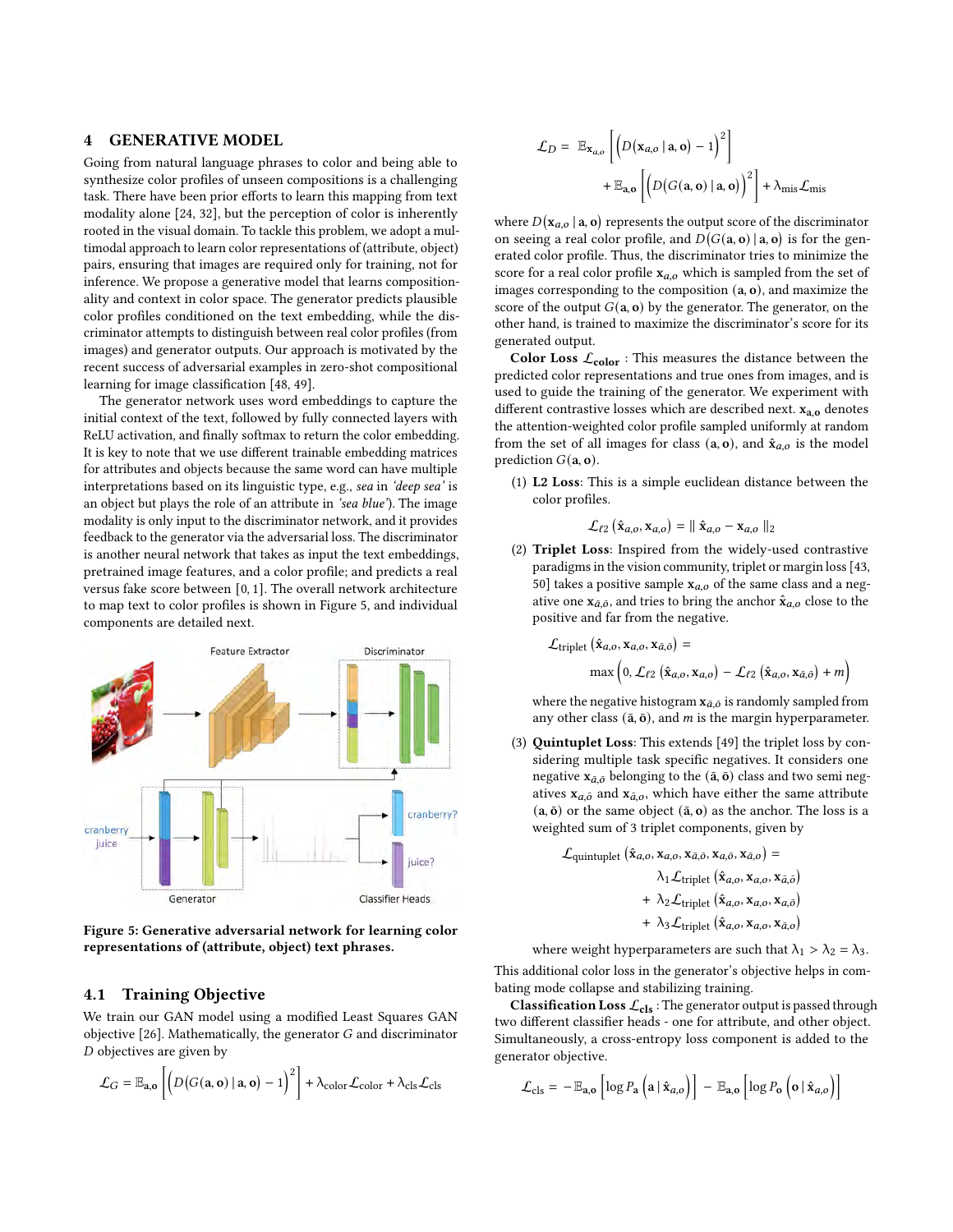where  $P_a$  and  $P_0$  denote the conditional probability of the respective classifiers making the right prediction. This is done to incorporate feedback from the closely-related task of color naming [\[27,](#page-9-42) [31,](#page-9-43) [32\]](#page-9-39). It has also been shown to improve the generator's ability to generalize over unseen compositions of (attribute, object) pairs.

Mismatch Loss  $\mathcal{L}_{\text{mis}}$ : This term extends the conditional GAN loss [\[29\]](#page-9-44) by encouraging the discriminator to classify mismatched combinations of generated color profiles and text inputs as fake [\[40\]](#page-9-45). Here, the discriminator minimizes the score given to the combination of the real color profile  $x_{a,o}$  and the mismatched composition  $(\bar{a}, \bar{b})$ , forcing the discriminator to explicitly identify class mismatch in addition to the traditional real/fake distinction.

$$
\mathcal{L}_{\text{mis}} = \mathbb{E}_{\mathbf{a},\mathbf{o}} \left[ \left( D \left( \mathbf{x}_{a,o} \mid \bar{\mathbf{a}}, \bar{\mathbf{o}} \right) \right)^2 \right]
$$

Since our setup is a conditional GAN, the discriminator needs to evaluate the conditioning constraint of the generator's output on the input text. In turn, this feedback to the generator also ensures that the predicted color profiles are not only plausible but also correlated with the text.

Note that all loss components use the attention mechanism described before for color profiles obtained from images. We follow an alternate training strategy, wherein the generator is trained for  $K$  epochs, followed by discriminator training for  $K$  epochs, and so on. This switching is done to stabilize learning - giving both the networks sufficient iterations to train smoothly before the adversarial component drives training and further improves performance.

#### 4.2 Results and Evaluation

We now describe our experimental setup, the baseline models, and present qualitative and quantitative evaluation of our approach.

Implementation Details: We set the hyperparameters in the dataset curation pipeline as  $f = 10$ ,  $t_a = 5$  and  $t_o = 5$ , and obtain the final set of (attribute, object) pairs by running the bipartite graph filtering for  $h = 2$  hops. We split the set of all (attribute, object) pairs in the ratio 70 : 15 : 15 for training, validation and testing respectively. This entails that all images of a given class fall into the same set. Therefore, the compositions of the test set are never seen by the model and corresponds to zero-shot learning.

For the generator, we first embed the (attribute, object) pair into a trainable 300 dimension embedding using GloVe vectors [\[37\]](#page-9-46). This is followed by separate FC layers of size 400 each. The attribute and object embeddings are then concatenated and passed through another fully connected network with 1000 and 1504 hidden units respectively. We add dropout [\[46\]](#page-9-47) to the first hidden layer, with the dropout rate set to 0.4. The embedding is finally normalized using softmax (at the resolution level, i.e., for the first 504 and last 1000 bins separately), resulting in the color representation. Both the attribute and object classifiers are a single linear layer with softmax activation to predict a probability distribution over the set of all attribute and object classes. The discriminator concatenates the 3 inputs - 800 length text conditioning, 1504 length colour representation, 2048 length image feature computed using a pretrained ResNet model [\[12\]](#page-9-48). It is passed through 2 hidden layers with ReLU activation of 4000 and 2000 units respectively. Lastly, a linear layer predicts a real/fake score for the conditioned input.

<span id="page-5-0"></span>

Figure 6: Generated color palettes. Rows 1,2 depict how an attribute alters different objects, while rows 3,4 show the same object with varying attribute types. Row 5-7 comprises of unseen combinations of (attribute, object) pairs. Row 8 illustrates complex color profiles with multiple color intents.

The end-to-end network is trained using RMSprop optimizer for 300 epochs and a batch size of 64. We use a learning rate of  $10^{-4}$ for the generator and classifier, and 10−<sup>5</sup> for the discriminator. The hyperparameters are set as follows for all involved experiments:  $\lambda_{\text{cls}} = 0.05$ ,  $\lambda_{\text{mis}} = 1$  in the overall objective;  $\lambda_{\text{color}} = 0.6$  for L2 loss;  $\lambda_{\text{color}} = 2$ ,  $m = 1$  for triplet loss;  $\lambda_{\text{color}} = 0.1$ ,  $\lambda_1 = 1$ ,  $\lambda_2 = 0.3$ ,  $\lambda_3 = 0.3$  for quintuplet loss; and  $K = 10$  for alternate training.

Baseline: We evaluate our model against a discriminative baseline that learns to compose color profiles from constituent word embeddings. The architecture of this model is the same as that of the generator, allowing for a fair comparison of the computed color representations. We refer to this baseline as Label Embed [\[34\]](#page-9-19). This network is trained using the ground-truth color profiles from images of the corresponding class, and  $\mathcal{L}_{color}$  as the objective.

Evaluation: We evaluate the predicted color representations using the following metrics (i) Macro L2 which measures the L2 distance between model predictions and average histogram across all instances of all (attribute, object) classes, (ii) Micro L2 which measures the average L2 distance between model predictions and individual image histograms of the corresponding class and then averaged across classes, and (iii) Fréchet Inception Distance (FID) [\[14\]](#page-9-7) to estimate the quality of our conditional GAN network. The FID is a comparison between statistics of the two distributions - color profiles generated by model versus real ones from images. We report these metrics at two levels - for seen (attribute, object) compositions of the training set and unseen compositions (zero-shot) of the test set. We also perform ablation experiments to study the effectiveness of different loss components while training the GAN.

The numbers are shown in Table [2](#page-6-0) from which we can make the following observations. All variants of the generative model consistently outperform Label Embed for seen compositions. There is a drop in performance for unseen compositions, which is natural. Comparing across different  $\mathcal{L}_{color}$  objectives, L2 loss leads to the lowest Macro and Micro L2 losses, primarily due to the parallels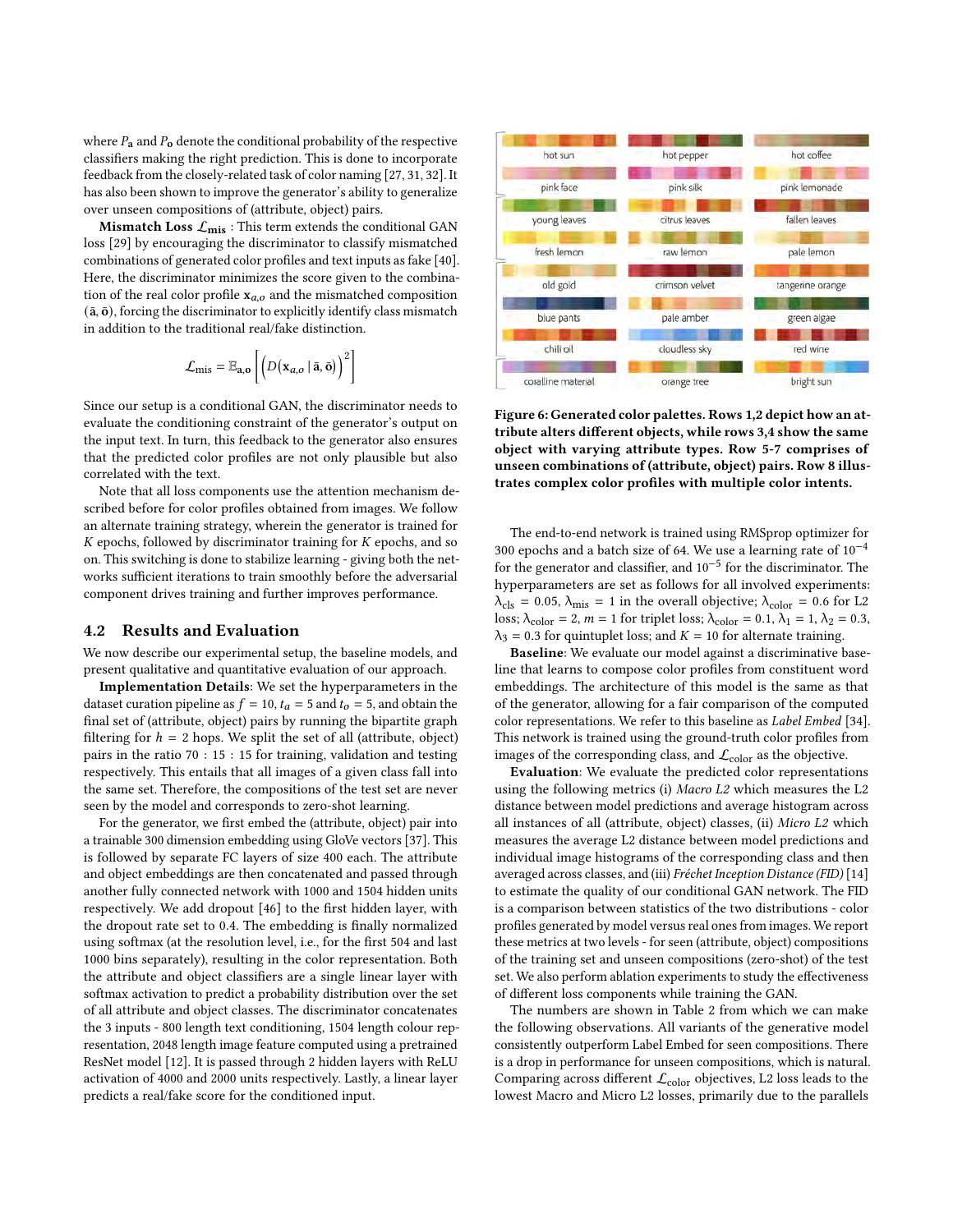| Model                                                       | Seen Comp. $(x10^{-3})$            |                      | Unseen Comp. (×10 <sup>-3</sup> ) | <b>FID</b> |                      |       |
|-------------------------------------------------------------|------------------------------------|----------------------|-----------------------------------|------------|----------------------|-------|
| <b>Network</b>                                              | $\mathcal{L}_{color}$              | Macro L <sub>2</sub> | Micro L <sub>2</sub>              | Macro L2   | Micro L <sub>2</sub> |       |
|                                                             | + $\mathcal{L}_{\ell2}$            | 0.244                | 0.865                             | 0.233      | 0.847                | 0.615 |
| Label Embed                                                 | + $\mathcal{L}_{\text{triplet}}$   | 0.581                | 1.089                             | 0.578      | 1.076                | 0.368 |
|                                                             | $+\mathcal{L}_{\text{quintuplet}}$ | 0.624                | 1.111                             | 0.623      | 1.098                | 0.366 |
|                                                             | $+{\cal L}_{\ell2}$                | 0.155                | 0.775                             | 0.355      | 0.936                | 0.391 |
| Ours                                                        | + $\mathcal{L}_{triplet}$          | 0.460                | 0.976                             | 0.716      | 1.189                | 0.208 |
|                                                             | $+\mathcal{L}_{\text{quintuplet}}$ | 0.575                | 1.059                             | 0.800      | 1.262                | 0.233 |
|                                                             | + $\mathcal{L}_{\ell2}$            | 0.162                | 0.791                             | 0.360      | 0.949                | 0.383 |
| Ours $-\mathcal{L}_{\text{mis}}$                            | + $\mathcal{L}_{triplet}$          | 0.481                | 0.997                             | 0.730      | 1.211                | 0.251 |
|                                                             | $+\mathcal{L}_{\text{quintuplet}}$ | 0.578                | 1.061                             | 0.759      | 1.228                | 0.225 |
|                                                             | + $\mathcal{L}_{\ell 2}$           | 0.130                | 0.759                             | 0.340      | 0.917                | 0.428 |
| Ours $-\mathcal{L}_{cls}$                                   | + $\mathcal{L}_{triplet}$          | 0.451                | 0.955                             | 0.707      | 1.172                | 0.203 |
|                                                             | $+\mathcal{L}_{\text{quintuplet}}$ | 0.560                | 1.009                             | 0.805      | 1.230                | 0.205 |
|                                                             | + $\mathcal{L}_{\ell2}$            | 0.137                | 0.763                             | 0.335      | 0.915                | 0.445 |
| Ours $-\mathcal{L}_{\text{mis}} - \mathcal{L}_{\text{cls}}$ | + $\mathcal{L}_{\text{triplet}}$   | 0.466                | 0.970                             | 0.721      | 1.187                | 0.223 |
|                                                             | $+\mathcal{L}_{\text{quintuplet}}$ | 0.557                | 1.023                             | 0.801      | 1.238                | 0.229 |

<span id="page-6-0"></span>Table 2: Evaluation of different text-to-color models on both seen and unseen compositions of (attribute, object) pairs.

in the training and evaluation metrics. But the importance of contrastive alternatives (Triplet and Quintuplet losses) is evident from the FID scores. The FID metric highlights the main advantage of our generative setup - the predicted color profiles are statistically much closer to real color profiles obtained from images. This is a direct consequence of our discriminator network which utilises the visual modality for enhanced training. Classification loss  $\mathcal{L}_{cls}$  leads to a slight increase in the L2 metrics, but it enables the learning of realistic color profiles, noticeable from the lower FID scores.

We further provide qualitative evidence in Figure [6.](#page-5-0) Our model captures context - effect of an attribute on different objects - for abstract concepts like 'hot', and explicit color indicators like 'pink'. Our model also learns the notion of composition - how different attributes modify the same object. The color of 'young leaves' is rich in green whereas 'fallen leaves' are represented well in the brown-to-red spectrum and 'citrus leaves' are more yellowish. A similar argument follows for the object 'lemon' and modifiers such as 'fresh', 'raw' and 'pale'. It also learns meaningful colors for unseen combinations of (attribute, object) pairs. Rows 5 through 7 demonstrate effective zero-shot learning as the generated color profiles reasonably capture the semantics of the text. Another interesting behavior is its ability to highlight multiple color shades. For 'bright sun', it has learned to depict a golden yellow sun in a blue sky. Similarly, the model predicts multiple dominant color for the phrases 'coralline material' and 'orange tree'. All these example texts were obtained via the proposed dataset curation logic.

#### 5 COLOR FOR DOWNSTREAM TASKS

In the previous section, we described our proposed generative model to go from (attribute, object) text phrases to color representations and palettes. We believe that there are multiple downstream

applications where such mapping can prove useful. Some tasks include cross-modal ranking [\[7,](#page-9-49) [24\]](#page-9-5), language-driven image editing and manipulation [\[5,](#page-9-50) [13\]](#page-9-51), as well as image colorization [\[1,](#page-9-17) [25,](#page-9-52) [55\]](#page-9-53). Our model can be used to capture users' color intent in a much more intuitive manner using natural language. For example, the phrase 'dry leaves' conveys rich semantics, while simultaneously eliminating the cumbersome process of selecting RGB values manually. While we acknowledge that we have focused on a very specific linguistic structure for the phrases, i.e adjective and noun combinations, they form a common structure of generic text inputs.

In this work, we focus on the task of cross-modal retrieval, specifically the role that color plays in it. We confine to textual queries with the (attribute, object) bigram structure. We design a relevance matching model that takes such a textual phrase and an image as input, and produces a relevance score between them. We train a standard multi-modal network [\[9\]](#page-9-54) for shared representation learning. This network is trained using a contrastive approach where the model learns to rank relevant images higher than irrelevant ones. The overall objective is to maximise the difference of scores between the positive (relevant) and negative (not relevant). Mathematically,

$$
\mathcal{L}_{\text{ranker}} = -\mathbb{E}_{\mathbf{a},\mathbf{o}} \left[ \sigma \Big( R(\mathbf{a}, \mathbf{o}, \mathbf{I}_{a,\mathbf{o}}) - R(\mathbf{a}, \mathbf{o}, \mathbf{I}_{\bar{a},\bar{\mathbf{o}}}) \Big) \right]
$$

where  $\sigma(x)$  is the sigmoid activation function and  $R$  is the ranker.  $R(a, o, I_{a, o})$  denotes the score predicted by the ranker for text (a, o) and positive image  $I_{a,o}$  from the same class, and  $R$  (a, o,  $I_{\bar{a},\bar{o}}$ ) is the ranker output for text  $(a, o)$  and negative image  $I_{\bar{a}, \bar{o}}$  chosen randomly from any other class  $(\bar{a}, \bar{b})$ . This is inspired from the RankNet loss [\[4\]](#page-9-55) which uses clicked-versus-not labels to improve search ranking from user behavioral data. Finally, the retrieval performance of this model is evaluated in terms of ranking the visual assets against the text queries. We also utilize and evaluate the model as a classifier, by scoring a given image against a fixed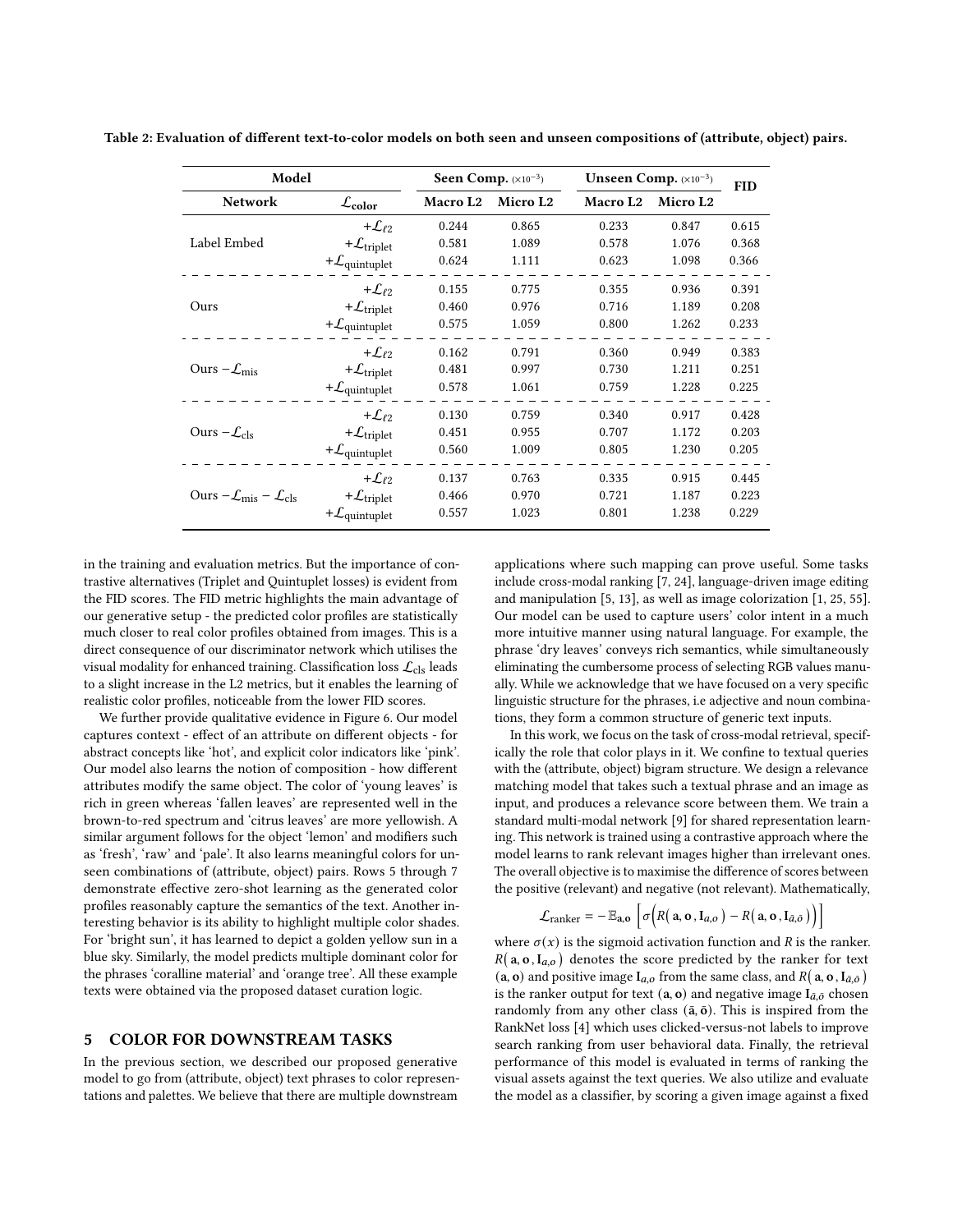<span id="page-7-0"></span>

Figure 7: Qualitative results depicting the benefits of color-centric features in cross-modal retrieval. Ranking results for two exemplar queries along with retrieval metrics. Images bound in green belong to the query class and images in red are irrelevant.

enumeration of (attribute, object) textual phrases and measuring its ability in scoring the correct one the highest.

We experiment with different combinations of input features, specifically with and without explicit color information, and attribute the gain in performance to the use of color representations. The baseline model uses only pretrained word and image embeddings (collectively termed as Base Features) for the text and image networks respectively. We next incrementally provide the model with color representations of images (termed as Image Color). Lastly, we build a model that also uses the output of our text-to-color model, i.e, color representations of text phrases (termed as Text Color). Here, we first wish to study the effect of text color in ranking in isolation, i.e., independent of the performance of our GAN setup. So we define a ground-truth color representation for (attribute, object) bigrams as the average over all image histograms belonging to that class. This acts as an upper limit on the ranker performance when text color is added. Then, we use the color profiles generated from our model and evaluate the ranker and GAN together. Since our goal is to evaluate a color-centric feature, we work in a controlled setup – a simple baseline that achieves reasonable accuracy. We do not use additional metadata such as image tags or captions, which are otherwise common in image retrieval systems.

Implementation Details: As before, base features are extracted from pretrained ResNet [\[12\]](#page-9-48) and text features are a concatenation of individual GloVe embeddings [\[37\]](#page-9-46). All ground-truth color features are obtained from attention-weighted LAB space color histograms. The ranker comprises of 2 hidden layers with ReLU activation of 1024 and 512 units respectively, after which a linear layer returns a scalar value for the image-text relevance score.

Evaluation: Our retrieval setup is as follows - For a given a, o pair, we consider the set of all relevant images  $|I_{a,o}| = n_{a,o}$  of that class and randomly sample  $k * n_{a,o}$  irrelevant images from the dataset, where  $k$  is a hyperparameter. We consider a range of values of  $k$  and measure the retrieval performance of our model

using standard IR metrics – Area Under the ROC curve (AUC), Mean R-Precision (MRP) and Mean Average Precision (MAP). As increases, the task difficulty also increases as the model now has to differentiate between relevant and irrelevant images for a text query from a much larger pool.

For image classification, we consider all the pairs in the dataset and assign relevance scores to each pair using the relevance matching model. We then calculate the top- $N$  classification accuracy as the percentage of images for which the correct class appeared in the top  $N$  predictions made by the model. We also extend this model to attribute only and object only classification tasks. For this, we define the attribute only relevance as the average across all pairs with that attribute, and similarly for objects.

Table [3](#page-8-0) summarizes the retrieval results at  $k = 5$  and Top-20 classification accuracies. In the set of experiments in Part (1), the Text Color is defined as the average color profile of all images relevant for that text query. It is evident from the metrics that incorporating color of both modalities outperforms the other model variations - no color features or only color in images. It is worth noting that there is a consistent improvement in performance by adding Text Color to Base Features + Image Color, and the model is able to achieve an AUC of ∼ 0.9. This indicates the significance of having a color representation for not just images, but text modality too, and further corroborates our motivation.

In Part (2), we evaluate our GAN architecture in a ranking and classification context by using the model predictions as Text Color features for relevance matching. While the metrics are marginally lower compared to the use of ground-truth for Text Color, this is a natural outcome of the use of model predictions. Even then, all variations of the GAN objective lead to better results than the baseline model which uses just Base Features. These results ascertain the viability of our generative model for text-to-color prediction, and the promising use of color in various downstream applications.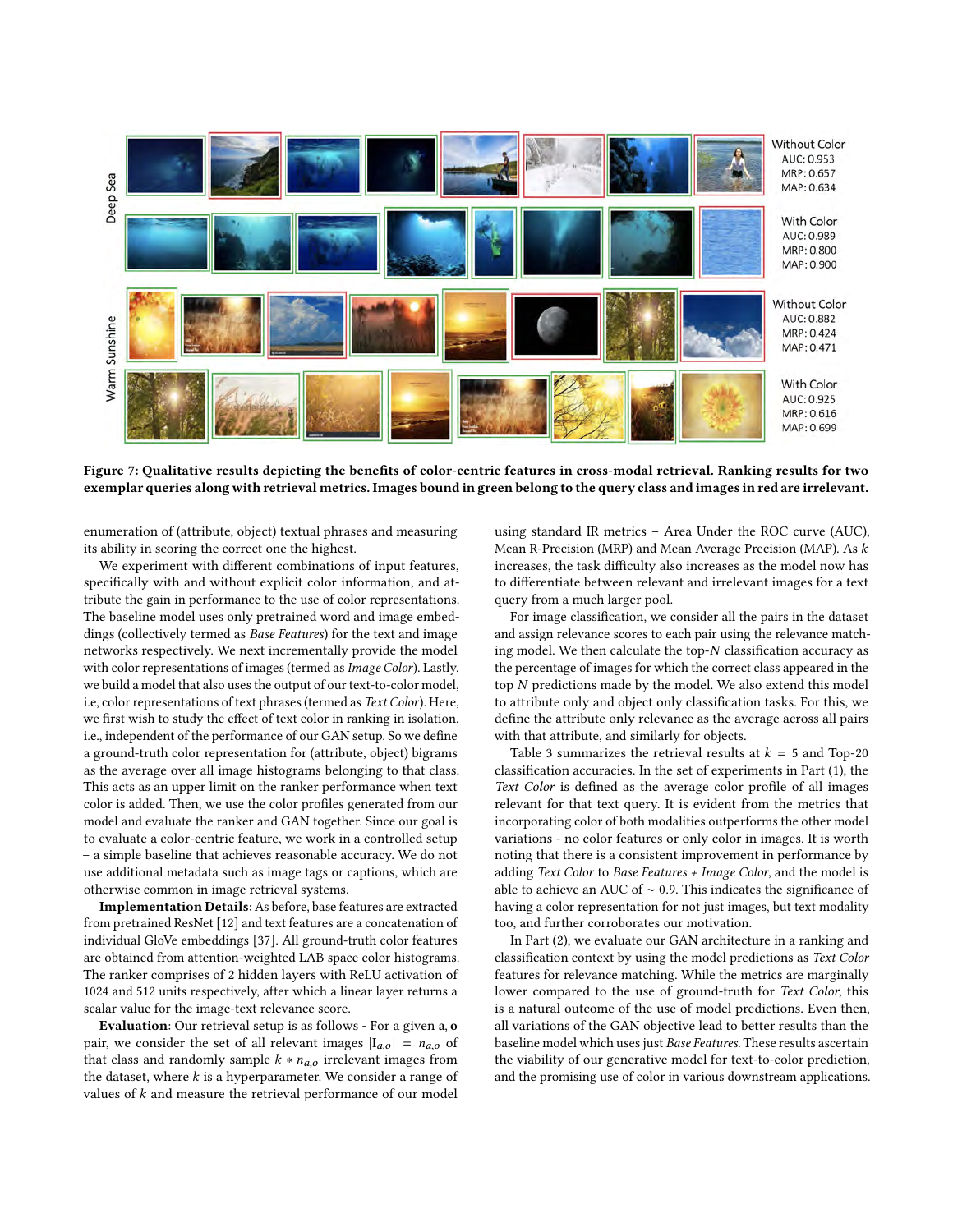<span id="page-8-0"></span>Table 3: Evaluation of image-text relevance matching models on cross-modal retrieval and image classification tasks. We consider different model variations in addition to base features, and they are as follows: (1a) no color-specific features (1b) only image color (1c) image color and ground-truth text color (2) image color and generated text color.

|                                                          |                                     | Retrieval at $k = 5$ |            |            |        | <b>Top-20 Classification Accuracy</b> |        |  |  |  |
|----------------------------------------------------------|-------------------------------------|----------------------|------------|------------|--------|---------------------------------------|--------|--|--|--|
|                                                          |                                     | <b>AUC</b>           | <b>MRP</b> | <b>MAP</b> | Pair   | Attribute                             | Object |  |  |  |
| (1) Using Ground Truth Color Representations             |                                     |                      |            |            |        |                                       |        |  |  |  |
| <b>Base Features</b>                                     |                                     | 0.837                | 0.510      | 0.534      | 7.521  | 11.403                                | 11.200 |  |  |  |
| Base Features + Image Color                              |                                     |                      | 0.570      | 0.597      | 13.521 | 16.983                                | 15.720 |  |  |  |
| Base Features + Image Color + Text Color                 |                                     | 0.905                | 0.656      | 0.692      | 22.644 | 27.477                                | 23.812 |  |  |  |
| (2) Using Generated Color Representations for Text Color |                                     |                      |            |            |        |                                       |        |  |  |  |
|                                                          | + $\mathcal{L}_{\ell 2}$            | 0.858                | 0.573      | 0.605      | 16.236 | 23.839                                | 26.758 |  |  |  |
| Ours                                                     | + $\mathcal{L}_{triplet}$           | 0.862                | 0.577      | 0.607      | 19.576 | 22.753                                | 25.210 |  |  |  |
|                                                          | $+\mathcal{L}_{\text{quintuplet}}$  | 0.856                | 0.567      | 0.597      | 15.367 | 19.074                                | 16.969 |  |  |  |
|                                                          | + $\mathcal{L}_{\ell2}$             | 0.861                | 0.577      | 0.607      | 15.408 | 22.631                                | 28.780 |  |  |  |
| Ours $-\mathcal{L}_{\text{mis}}$                         | $+ \mathcal{L}_{triplet}$           | 0.862                | 0.576      | 0.604      | 12.367 | 15.381                                | 16.915 |  |  |  |
|                                                          | $+\mathcal{L}_{\text{quintuplet}}$  | 0.860                | 0.569      | 0.598      | 12.449 | 17.635                                | 15.734 |  |  |  |
|                                                          | $+L_{\ell 2}$                       | 0.859                | 0.573      | 0.606      | 22.821 | 31.387                                | 30.627 |  |  |  |
| Ours $-\mathcal{L}_{cls}$                                | $+ \mathcal{L}_{triplet}$           | 0.854                | 0.568      | 0.594      | 11.987 | 18.666                                | 26.622 |  |  |  |
|                                                          | $+\mathcal{L}_{\text{quintuplet}}$  | 0.856                | 0.561      | 0.590      | 20.621 | 25.061                                | 24.368 |  |  |  |
|                                                          | + $\mathcal{L}_{\ell 2}$            | 0.856                | 0.574      | 0.602      | 17.553 | 24.083                                | 28.740 |  |  |  |
| Ours $-\mathcal{L}_{mis} - \mathcal{L}_{cls}$            | $+\mathcal{L}_{triplet}$            | 0.863                | 0.577      | 0.604      | 19.902 | 24.830                                | 26.364 |  |  |  |
|                                                          | + $\mathcal{L}_{\text{quintuplet}}$ | 0.860                | 0.570      | 0.598      | 14.417 | 21.327                                | 29.459 |  |  |  |

In figure [7,](#page-7-0) we provide a side-by-side comparison of image retrieval using a model that does not use explicit color information versus one that does. Consider the query 'deep sea' - the ranker with color has captured the intuition that "deep" turns the shade of water darker. Similarly, for the query 'warm sunshine', the ranker with color can retrieve more yellowish images, while the baseline ranker (which does not use color features) fetches several pictures of a blue sky. The same can also be observed from the retrieval metrics where adding color leads to improved performance.

# 6 CONCLUSION AND DISCUSSION

In this paper, we have considered the task of generating color representations from text. We focused our attention on textual phrases with an (attribute, object) structure, motivated by their common occurrence in user queries of an image search engine. In addition, as seen using examples throughout the paper, such phrases exhibit much visual diversity, especially on the color axis.

We have described a dataset curation strategy that we believe is a useful general workflow for studying the mapping of text to other visual axes, like texture and aesthetics. We propose a GAN architecture that when trained over the compiled dataset generates intuitive output. We have also conducted a quantitative evaluation via the use of multiple types of metrics - general notions of difference between embeddings, color-specific distance functions, as well as the Fréchet Inception Distance (FID) specifically for use with GAN outputs. While the non-generative baseline performs equivalently on other metrics, in terms of the predicted color representations, the GAN has a better FID score indicating that the colors it produces are more realistic in general.

While the task of producing color from text has been explored in prior work, our specific focus was on the interplay between context and compositionality. When an adjective is used alongside a noun, it modifies the visual representation of the corresponding object. Encouraging compositionality (separating the network connections in the early layers of the model) aids in being able to combine previously seen primitives (i.e., attribute and object words) into novel concepts. Parts of our evaluation were directed at this zero-shot setting. In addition, we have illustrated the important role of color in the downstream task of image retrieval, and the improvements via the use of the color predictions from our model.

In future work, we wish to expand to a wider class of linguistic structures observed in phrases. It is common to have multiple attributes for a given object (e.g. 'round metallic bottle'). Modeling the compounded effect of the attributes on the object, in a manner not limited by their number, would be an interesting task. In addition, specifically focusing on the visual axis of color, some modifiers tend to be commonly observed such as 'dark' and 'deep'. Similar to the earlier point, attributes can be cascaded ('very dark blue') offering a very rich vocabulary for the text phrases. Following the pipeline described in this paper - which includes a way to enumerate a list of example phrases of that structure, obtaining ground truth derived from images, designing and training models that go from text to color - offers scope for multiple investigations.